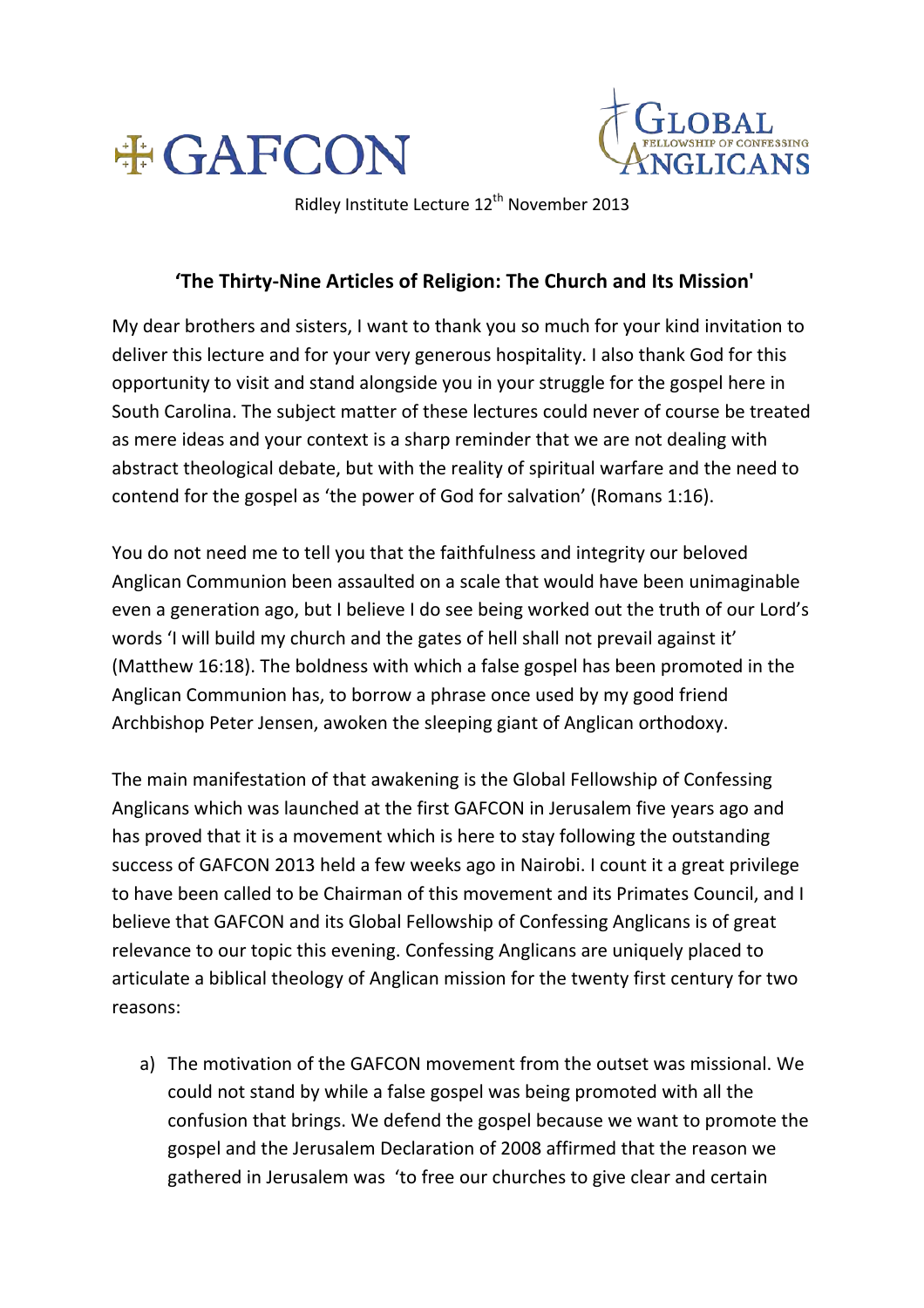witness to Jesus Christ.'

b) Like any truly reforming movement in the Church, GAFCON simply recovered that which had been lost and I am thinking most particularly, though not exclusively, of The Thirty-nine Articles which were themselves intended by Archbishop Thomas Cranmer as the articulation of that which had been buried beneath layers of mediaeval scholasticism.

Let me remind you of the significance given to the Thirty-nine Articles in the Jerusalem Statement and Declaration. In the Statement we affirm that

'our core identity as Anglicans is expressed in these words: The doctrine of the Church is grounded in the Holy Scriptures and in such teachings of the ancient Fathers and Councils of the Church as are agreeable to the said Scriptures. In particular, such doctrine is to be found in the Thirty-nine Articles of Religion, the Book of Common Prayer and the Ordinal.' $1$ 

Then in the Jerusalem Declaration Clause 4 it is further affirmed that

'We uphold the Thirty-nine Articles as containing the true doctrine of the Church agreeing with God's Word and as authoritative for Anglicans today.'

At this point we should pause to note how remarkable this is. Until recently, the default position throughout the Communion seems to have been to treat the Articles as of merely historical interest. In the Church of England itself, although the Articles still have legal status in defining doctrine, the clergy are not required to subscribe to them and in my own Anglican Church of Kenya our constitution merely gives individual dioceses the option of requiring subscription to the Articles.

Thanks to GAFCON, there is now renewed awareness of the Articles. It may seem strange to you that I as an African Primate am advocating a document that emerged out of the ecclesiastical and political crisis of sixteenth century England, but simply to dismiss the Articles because of their distance from us in time and space would be a superficial judgement. They are not of course on the same level as Scripture  $-$  indeed perhaps their greatest value is the assertion that the Church and its Councils are always themselves under the authority of Scripture  $-$  but like the Scriptural text, we

 $1$  http://gafcon.org/news/gafcon\_final\_statement/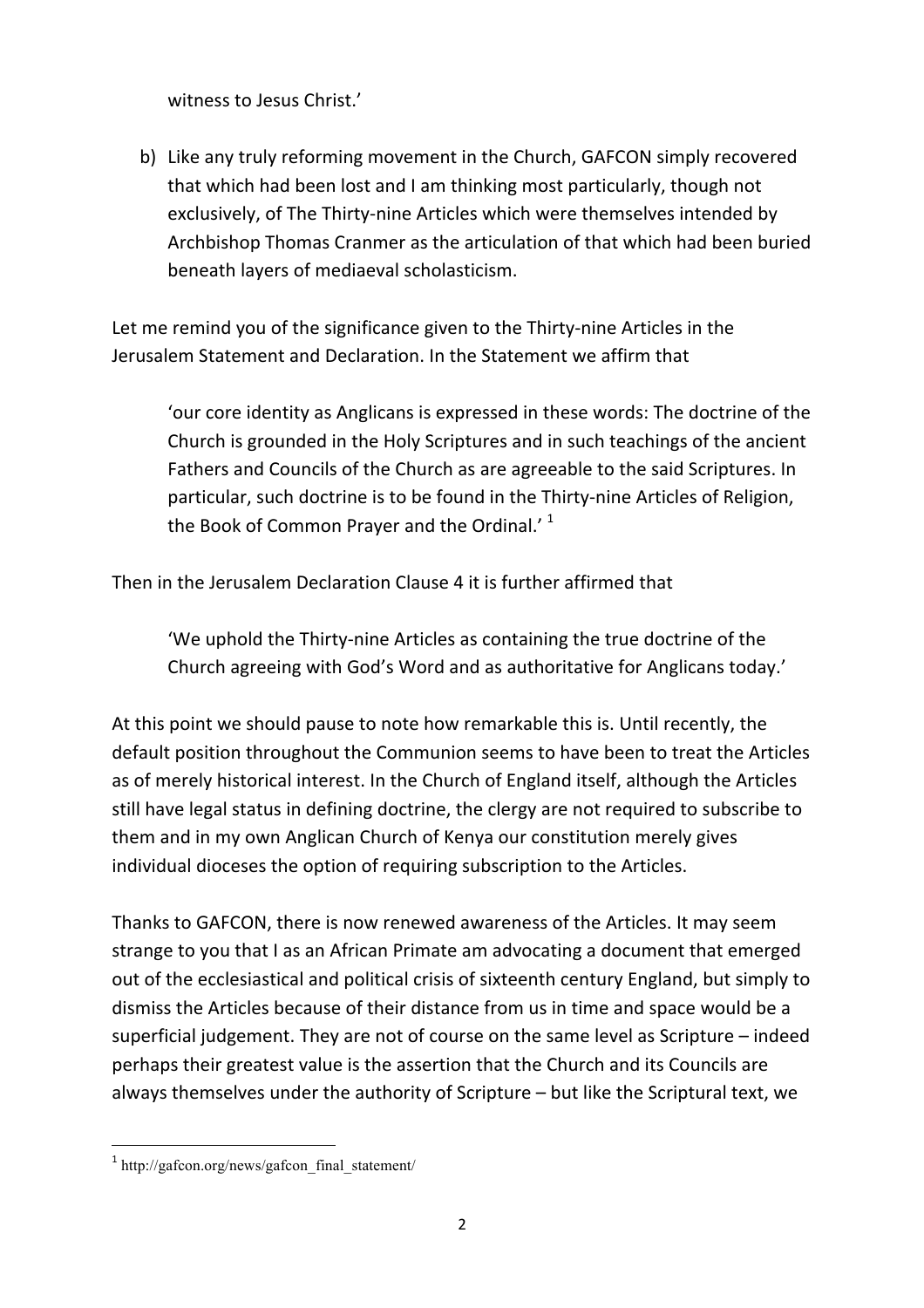must approach the Articles on their own merits and seek to understand the mind of the author, not impose our prior assumptions and prejudices.

When we do that, I believe two great truths become clear which are vital for the recovery of an authentically Anglican understanding of mission, the power of the gospel and the priority of Scripture.

## **The Power of the Gospel**

Firstly, let us remember the very strong sense of the power of the gospel embodied in the Articles. They do indeed embody the teaching of the Apostle Paul that the gospel is the power of God for salvation. In his loving mercy and grace, God calls the dead to life through Jesus Christ. The gospel is not a call for moral reform and improvement. We are utterly unable to help ourselves and the power of God is displayed in the gift of new life as he reconciles lost humanity to himself in Christ. The influence of Augustine is very clear in the recognition given to the bondage of the human will. According to Articles 9 & 10 it is impossible for us to either please God or even turn to him in our own strength. And those who worry about the historical particularity of the Articles as a product of the British Isles over four centuries ago should be reassured by the fact that it is the theology of Augustine the African that shapes their understanding of salvation, not that of Pelagius the Briton!

Having established the helplessness of human nature apart from God, Article 11 then states the glorious truth of God's saving grace in justification by faith alone, righteousness before God that is ours solely through the substitutionary sacrifice of the cross of Christ. So axiomatic is this great truth that the Article refers the reader to the Homily on Justification<sup>2</sup> for a more detailed treatment. Articles 12 to 14 then drive home the consequences for the way we understand good works as those actions and activities that flow from justification rather than contributing to it.

The Articles therefore give a central place to the power of the gospel as the only means by which mankind can be rescued from the grip of sin and death. Here we have a radical understanding of what it means to be saved because there is a sober realism about the helplessness of the human condition. The heart is held captive to sin. In Luther's memorable phrase, it is the 'cor incurvatus in se', the heart turned in upon itself. Set against this dark backdrop, the gospel of grace alone through faith alone shines in all its glory.

<sup>&</sup>lt;u> 1989 - Johann Barn, mars ann an t-Amhain an t-Amhain an t-Amhain an t-Amhain an t-Amhain an t-Amhain an t-Amh</u> <sup>2</sup> 'Of the Salvation of all Mankind' Book 1, Homily 3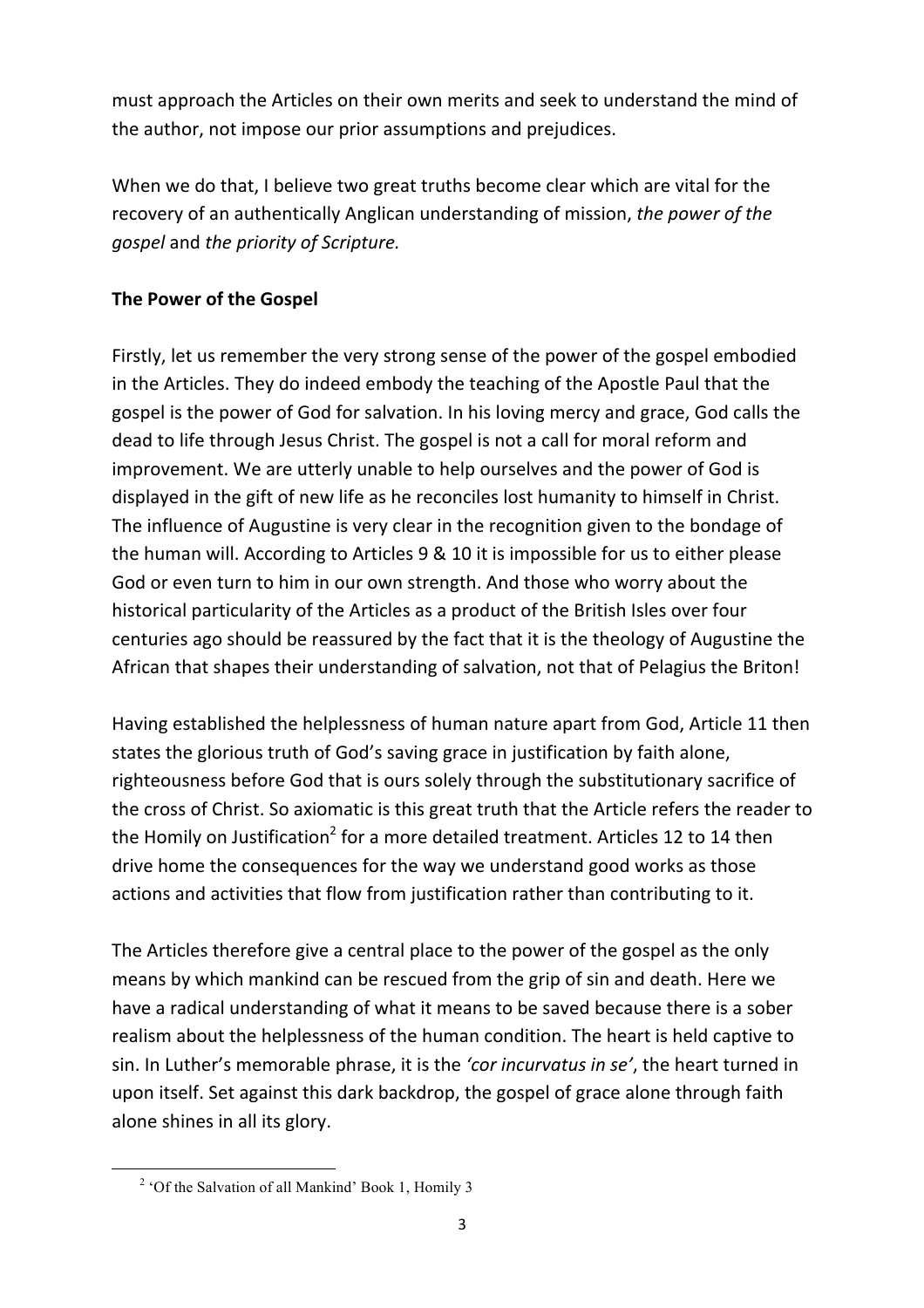Yet during the seventeenth century, a form of moralism established itself in the Church of England, despite the teaching of the Articles, and at its root was the Pelagian error of the freedom of the will. The fear of anarchy during the English Civil War (1642-51) and weariness with religious conflict after the Restoration under Charles II encouraged a focus on morality and its almost inevitable consequence, an indifference to doctrine. It is not difficult to see the attraction of this approach. England had been in the throes of religious upheaval for over a century and in a climate where there was growing optimism about the powers of human reason, a rational morality seemed to offer the possibility of a stable social consensus in a way which the claims of revealed religion could not. By the end of the century this intellectual current had been clearly articulated by the philosopher John Locke and a gently sceptical moralism was to become an enduring characteristic of English Anglican culture.

The most thorough examination of this shift I am aware of has been made by Bishop C. FitzSimons Allison in his book 'The Rise of Moralism' and he concludes that in the latter half of the sixteenth century

'there was an ineluctable movement away from the Christian faith of the earlier [Anglican] divines towards a moralism masquerading as faith' which 'rent the fabric of soteriology and split the elements of religion so radically that doctrine became almost irrelevant and ethics became so harsh as to be cruel.'3

I am so thankful to God that Christianity as moralism was not, on the whole, the gospel brought from England and the West to Africa and what we now call the Global South during the great missionary initiatives of the nineteenth and early twentieth centuries. Although the GAFCON movement coined the phrase' Confessing Anglican', Provinces like mine which are the fruit of missionary endeavour have always been 'confessing'. For many of us the writings of John Stott and JI Packer simply were normal Anglicanism and too many of us assumed that the rest of the Communion thought the same way!

However, in the past thirty years it has become clear that the West has finally exhausted the capital of its Christian heritage. The combination of secularisation and the growth of global media and communications has laid bare a fundamental

<sup>&</sup>lt;sup>3</sup> The Rise of Moralism: The Proclamation of the Gospel from Hooker to Baxter: C FitzSimons Allison. Regent College Publishing, Vancouver,2003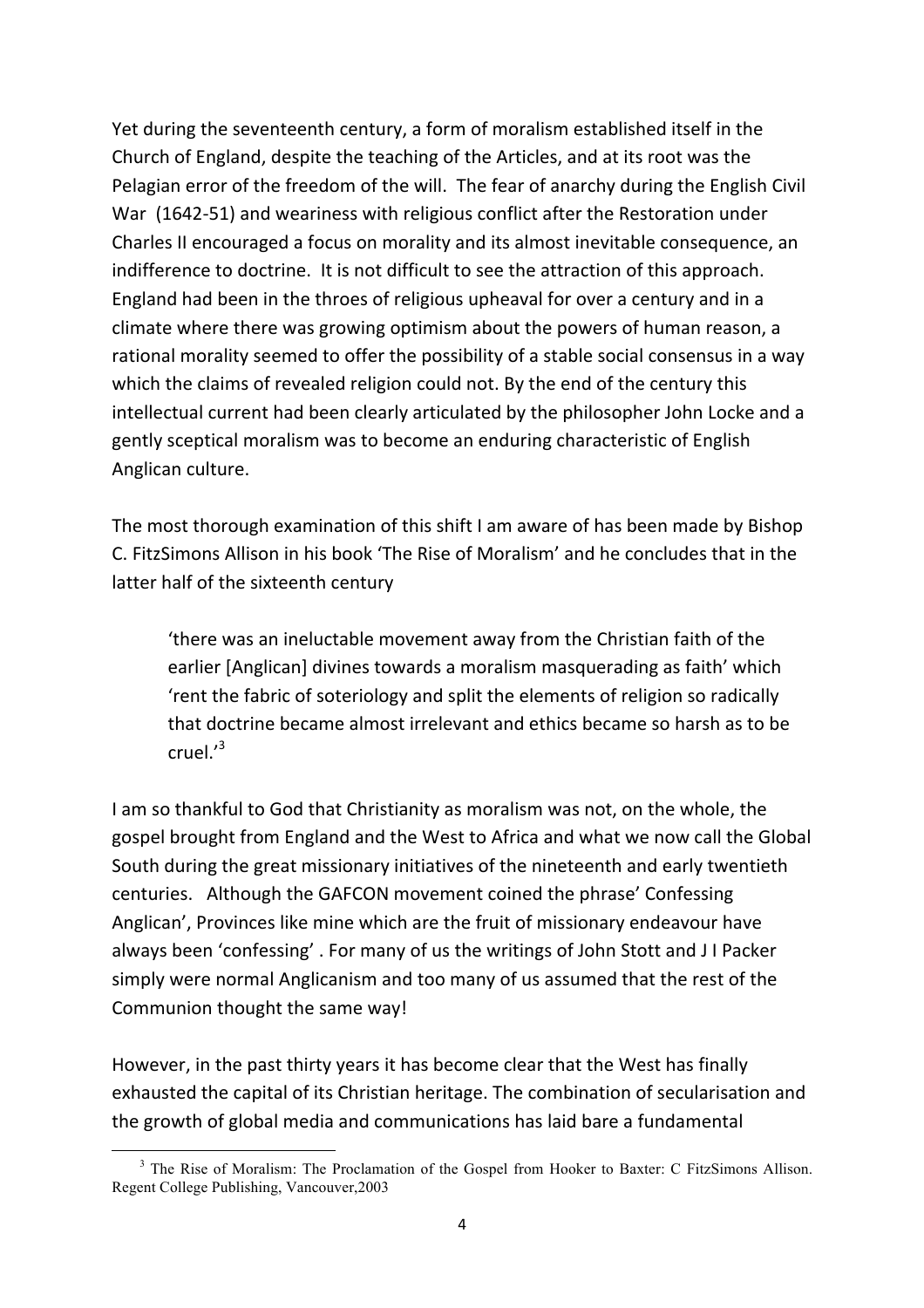theological divergence between Western secularized moralistic Anglicanism and confessional Anglicanism. The resulting strains have seriously damaged the Communion – many faithful orthodox Anglicans have been marginalised or even ejected from the formal structures of their Churches, sexual immorality has not only been tolerated but held out to be holy, and the Archbishop of Canterbury and the other formal Instruments of Communion are no longer able to fulfill their basic purpose of gathering the Communion.

The root cause of our problems is that strand of Western Anglicanism which has never been able to shake off the moralistic tendencies of the seventeenth century. It has too often chosen to justify its existence by various forms of moralism, but the indifference to doctrine which goes with this mindset means that it has a persistent tendency to adopt the morality of the prevailing secular culture  $-$  and it is ironic that bishops who are called to be guardians of the faith are often the leaders and catalysts in this process. The moral consensus is now governed by an overriding commitment to rights understood as individualistic self-expression with 'Gay marriage' as the latest manifestation of that trend and no doubt not the last. In contrast, the attempt to promote this new morality in the global Anglican Communion has been the catalyst for the recovery of what we may describe as Reformation Anglicanism with a solid theological basis in the GAFCON Jerusalem Statement and Declaration of 2008, buttressed by the reaffirmation of the authority and relevance of the Thirty-nine Articles.

On the basis of this brief historical survey, I therefore urge that the Articles are very significant for Anglican mission today because they bring us back to the Reformed Catholic understanding of the gospel that is truly Anglican and help us to correct the moralistic distortions that first appeared in the seventeenth century and are causing so much havoc today. The Articles alert us to the fact that effective mission must be based on clear theological convictions about the gospel. However, there is a great temptation on the part of those who have a vested interest in maintaining the institutional status quo in the Communion to function as the modern day equivalent of those the prophet Jeremiah charges with having 'healed the wound of my people lightly' (Jer.6:14). We hear appeals for unity for the sake of mission, for reconciliation, and for disagreement to be seen as healthy diversity, but none of this bears careful examination

It is true that the Articles are on some points cautious, displaying reticence to go beyond the clear witness of Scripture and the pastorally orientated treatment of predestination in Article 17 is a very fine example. However, on the central truth of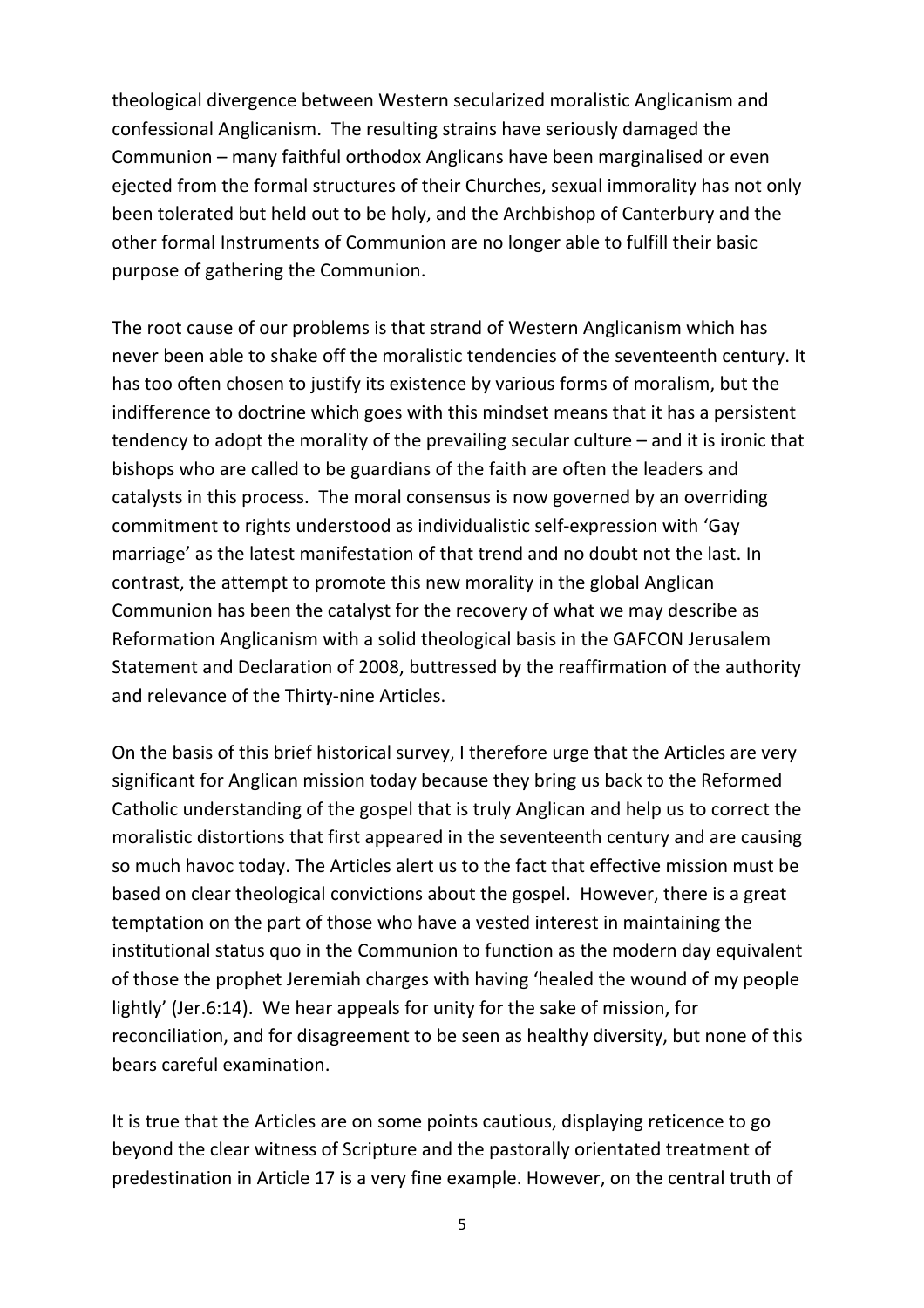justification by faith alone, I see that the great positive teaching of Article 11 is reinforced by the denial of the possibility of justification by works in Articles 12,13, &14.

Following the spirit of the Articles, we respect diversity on secondary matters and the GAFCON movement models this in the variety of traditions it embraces and the recognition of principled difference about the role of women in church leadership. However, on those matters which touch the central message of the Church's mission we need to also follow the spirit of the Articles, reinforcing the great positives of the gospel by stating the necessary negatives, especially in an intellectual environment dominated by post modernist relativism where it is assumed that truth claims are merely preferences.

As the Nairobi Communiqué from our recently concluded GAFCON 2013 puts it:

'The Church is place where truth matters, where it is guarded and promoted and where alternatives are exposed for what they are  $-$  an exchange of the truth of God for a lie (Romans 1:25)<sup>4</sup>.

There must be a biblical penetration to our commitment to mission so that we do not end up colluding with those who heal the wound lightly. Reluctance to address what I call the 'necessary negatives' is deeply ingrained in the existing 'Instruments of Communion' and their associated organisations. There has been a persistent failure since the Lambeth Conference of 1998 to exercise the necessary discipline that any organization, secular or religious, needs if it is to maintain its basic identity. The Anglican story for the past 15 years has been the attempt by the revisionist Provinces of North America, with significant support from the Church of England itself, to undermine the collegiality of the Lambeth Conference's resolution on human sexuality. A false gospel has now become entrenched in parts of the Communion, as the Jerusalem Statement of 2008 correctly diagnosed, and the GAFCON movement has had to describe itself as a Confessing Anglican movement in the face of the confusion which has been allowed to take hold.

So keeping this recent history in mind, I want to take two current examples of where we need to apply the yardstick of the Articles to preserve the integrity of Anglican Mission.

<sup>4</sup> See http://gafcon.org/news/nairobi-communique-and-commitment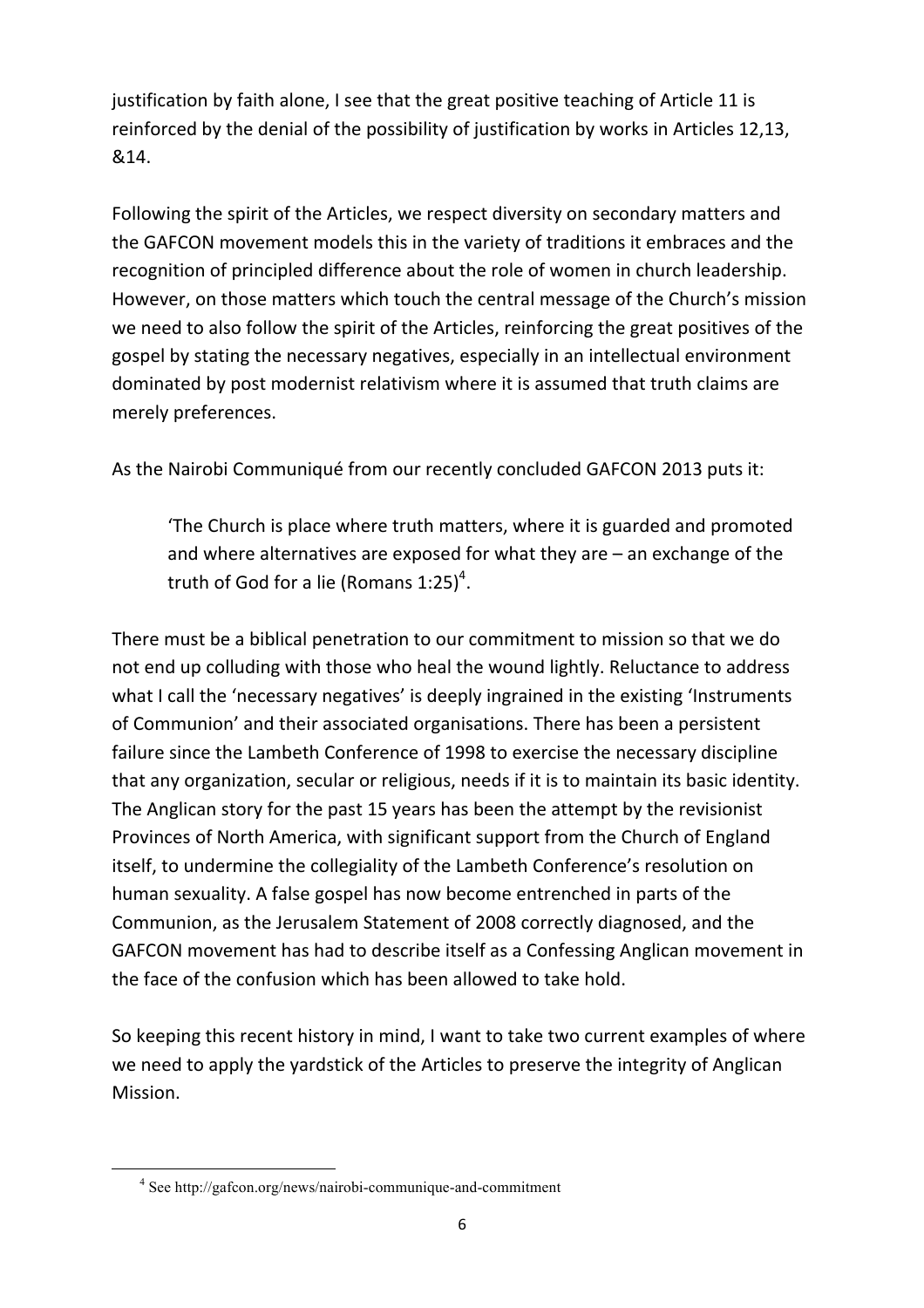The first is an example of modern day moralism that is being promoted heavily by the Anglican Communion Office in London. The Anglican Alliance was conceived at the 2008 Lambeth Conference (from which over 200 mainly Global South bishops were absent) and was presented as a catalyst for relief and development work around the Communion.

Such work is important and necessary, but this initiative institutionalizes a concept of mission as humanitarian activism, which can be carried on largely regardless of any shared theological vision. In 2010 it took a decision to go ahead without an agreed theological basis for its work and by 2012 had only managed to produce an initial document, which dealt with the search for a theology for the Alliance. This paper 'Theological Basis for the Anglican Alliance: from the Margins to the Centre'<sup>5</sup> demonstrates the extent to which the term 'Anglican' is in danger of being devalued by being attached to ideas which are very far removed from its historic formularies. In this document there is no mention whatsoever of sin or the cross and all the weight falls on human discernment and achievement. For instance, we are told

'The fact is that in our times, everyone believes as they wish. One has to try and find God in this context and in the things we do every day' and 'Those who love the Church don't only concern themselves with her; thy are also concerned for her. And this is what our Alliance is about, generating actions which helps us to understand the other, the neighbor in each of our contexts. That, through concerted actions we can find solutions which help us to understand that another world or direction is possible'

Here is nothing new, just a twenty-first century rendering of the gospel of moralistic optimism. And there is a sad irony - an organization dedicated to economic empowerment is opening the door to spiritual impoverishment and I fear it is symptomatic of what 'official Anglicanism' is becoming  $-$  a global humanitarian organization which has very little of substance to say to a lost world and has lost its confidence in the Scriptures as the Word of God from which we learn what it really means to do justice, love mercy and walk humbly with our God (Mic.6:8).

Secondly, we need to probe below the surface of the assumption that the office of the Archbishop of Canterbury, as one of the formal 'Instruments of Communion' defines the narrative of what is to be taken as 'Anglican'. In a recent interview with Vatican Radio the Archbishop of Canterbury observes that 'Anglicans have always

<sup>5</sup> http://www.americananglican.org/assets/News-and-Commentary-Files/2012/A9R2132.pdf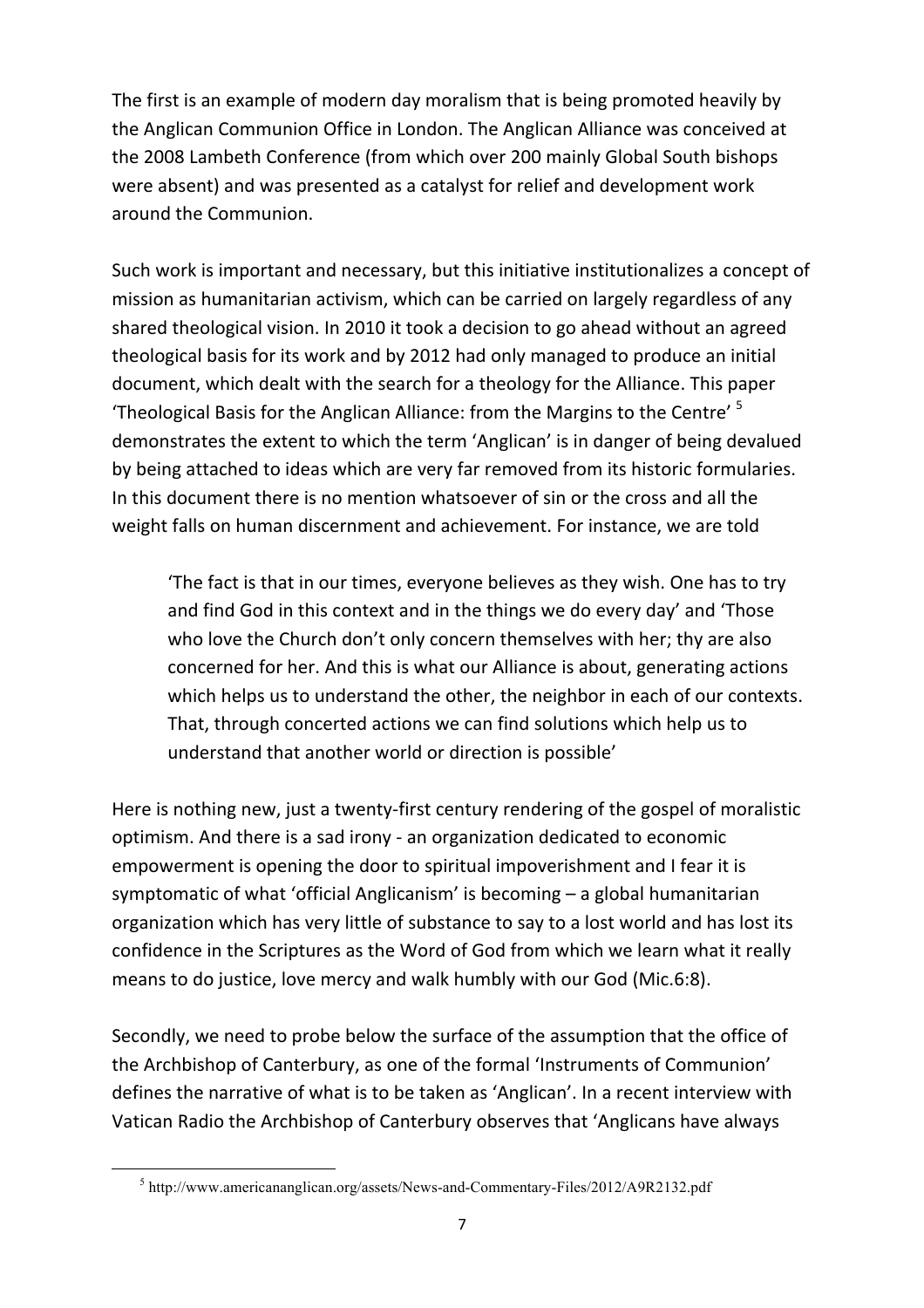conducted their disagreements very openly, publically, loudly' and he claimed to 'rejoice in groups, like GAFCON, with many others across the church, with lots of different perspectives, which call us in particular directions and remind us of the breadth and depth of Christian commitment that we need.'

The assumption behind this comment is that there is an essential complementarity behind the various conflicting voices in the Anglican Communion. It is true that the GAFCON movement has never claimed to have a monopoly on orthodoxy, but we do stand by the objective standard of the historic formularies of the Communion and hold ourselves accountable to them. We cannot therefore allow ourselves to be seen as simply one interpretation of contemporary Anglicanism along with others. The appeal to be united for the sake of mission when there is no agreement on the substance of mission and the indiscriminate affirmation of diversity confuses the gospel message by seeking to hold together the gospel of secular moralism - which the Jerusalem Statement actually designates as a false gospel – with the biblical gospel of grace.

It is clear that our contemporary context requires more than ever that we ask searching questions about what mission is, so let me conclude this first section of my lecture on a more positive note. One of the significant achievements of our FCA Leader's Conference held in London last year was to produce a summary statement in answer to the question 'What is the Gospel?' and this will be attached as an appendix to the written version of this lecture. GAFCON does not need to reinvent the Anglican Communion. We are simply calling it back to itself and seeking under God to bring clarity and remove stumbling blocks so that Anglicans can simply devote themselves to the great task of mission lying at the heart of the Reformers' vision with confidence and without confusion. Article 19 makes clear their conviction that the gospel precedes the Church; it is found where the gospel is proclaimed through Word and Sacraments, where 'the pure word of God is preached and the sacraments be duly ministered'. As Dr Ashely Null has written

'Article 19 makes clear that the church is above all the fruit of mission. The Anglican Church must be rooted in the absolute primacy of the power of the gospel to create, sustain, renew, reform, enlarge, deepen, and eventually bring home into eternal unity the church militant with the church triumphant.'6

<sup>6</sup> Anglican Ecclesiology: Summary of its History and Current Assessment. Ashley Null in The Truth Shall Set You Free, ed. Charles Raven, Latimer Trust, 2013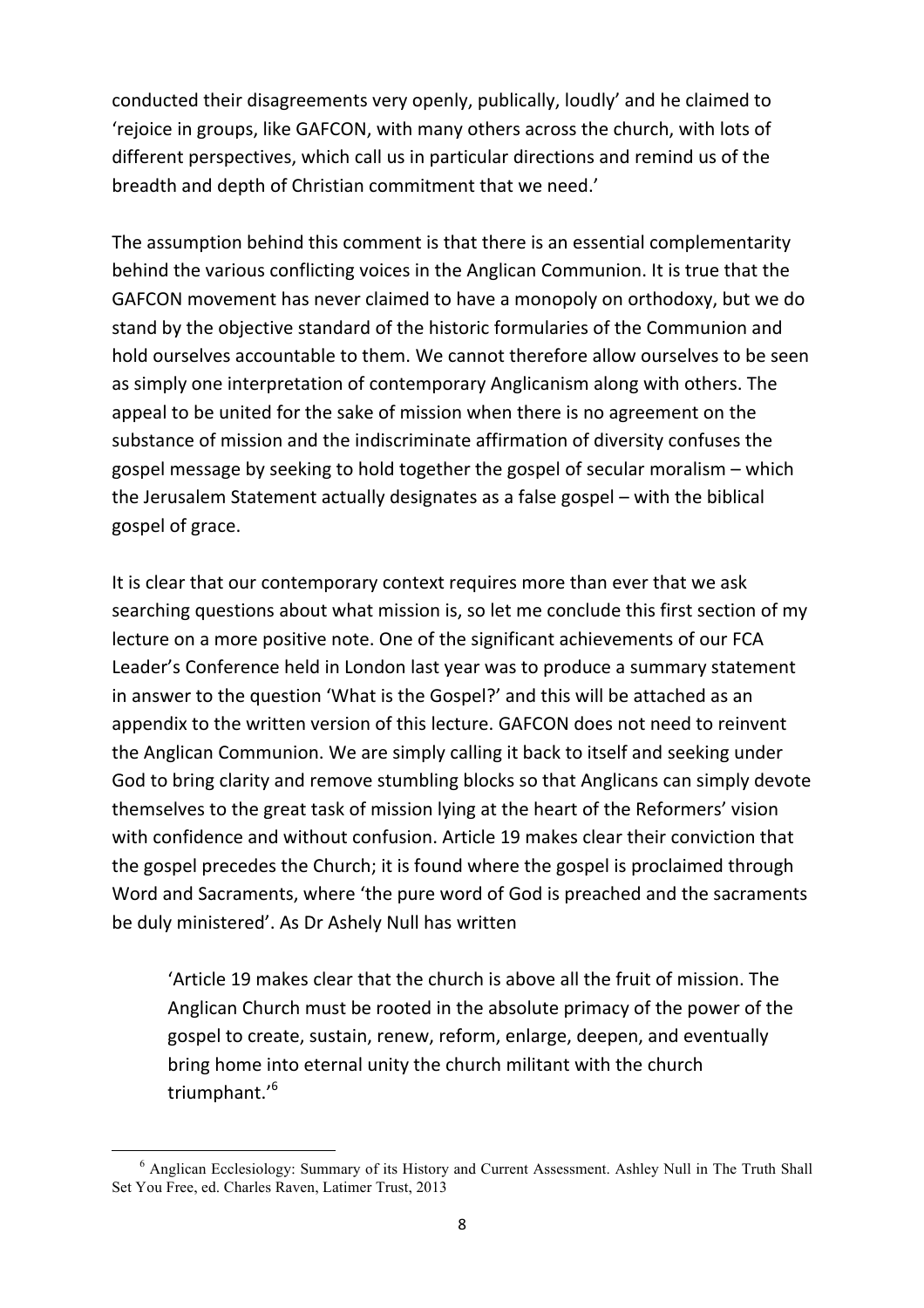## **The Priority of Scripture**

At the beginning of this lecture, I spoke of two great truths we can take from the Articles for Anglican Mission today. The first was the power of the gospel and the second that I come to now is the priority of Scripture. The two themes are of course very closely connected. We have just seen that for the Reformers, gospel precedes church in the sense that it is the power of the gospel that brings the church into being, but that gospel is heard through the inspired Scriptures and this is the understanding reflected in our recently issued Nairobi Communiqué where we said

'The character and boundaries of our fellowship are not determined by institutions, but by the Word of God'<sup>7</sup>

The Articles clearly establish the authority of the Scriptures over the Church in a context where the reverse had been the case - the teaching of Scripture had been obscured or contradicted by Church tradition. In our own context, we face essentially the same challenge. As one of the Episcopal Church of the United States' leading revisionist bishops said when asked why he was prepared to sanction same sex relationships despite the biblical injunctions against them

'Because we wrote the Bible and we can rewrite it. We have rewritten the Bible many times.'<sup>8</sup>

Likewise, the former Archbishop of Canterbury, Rowan Williams, has written

'The revelation of God comes to us in the middle weakness and fallibility...we read with a sense of our own benighted savagery in receiving God's gift, and our solidarity with those writer's of Scripture caught up in the blazing fire of God's gift who yet struggle with it, misapprehend it and misread it<sup>'9</sup>

It is likely that that nearly all Anglicans would accept the priority of the Bible in the general sense of it being a central reference point in the life of the Church, but these quotations and church history as a whole alert us to the key issue of how the bible is to be interpreted. If it is the case that the original authors in their context were not free from error and if the mind of the contemporary Church can override the apparently clear teaching of the Bible, it is not surprising if the task of hermeneutics

 $\frac{7}{1}$  http://gafcon.org/news/nairobi-communique-and-commitment

<sup>8</sup> Bishop Charles Bennison http://www.touchstonemag.com/archives/article.php?id=11-05-006-e

<sup>9</sup> Open to Judgement Rowan Williams Darton,Longman & Todd Ltd (1994) p159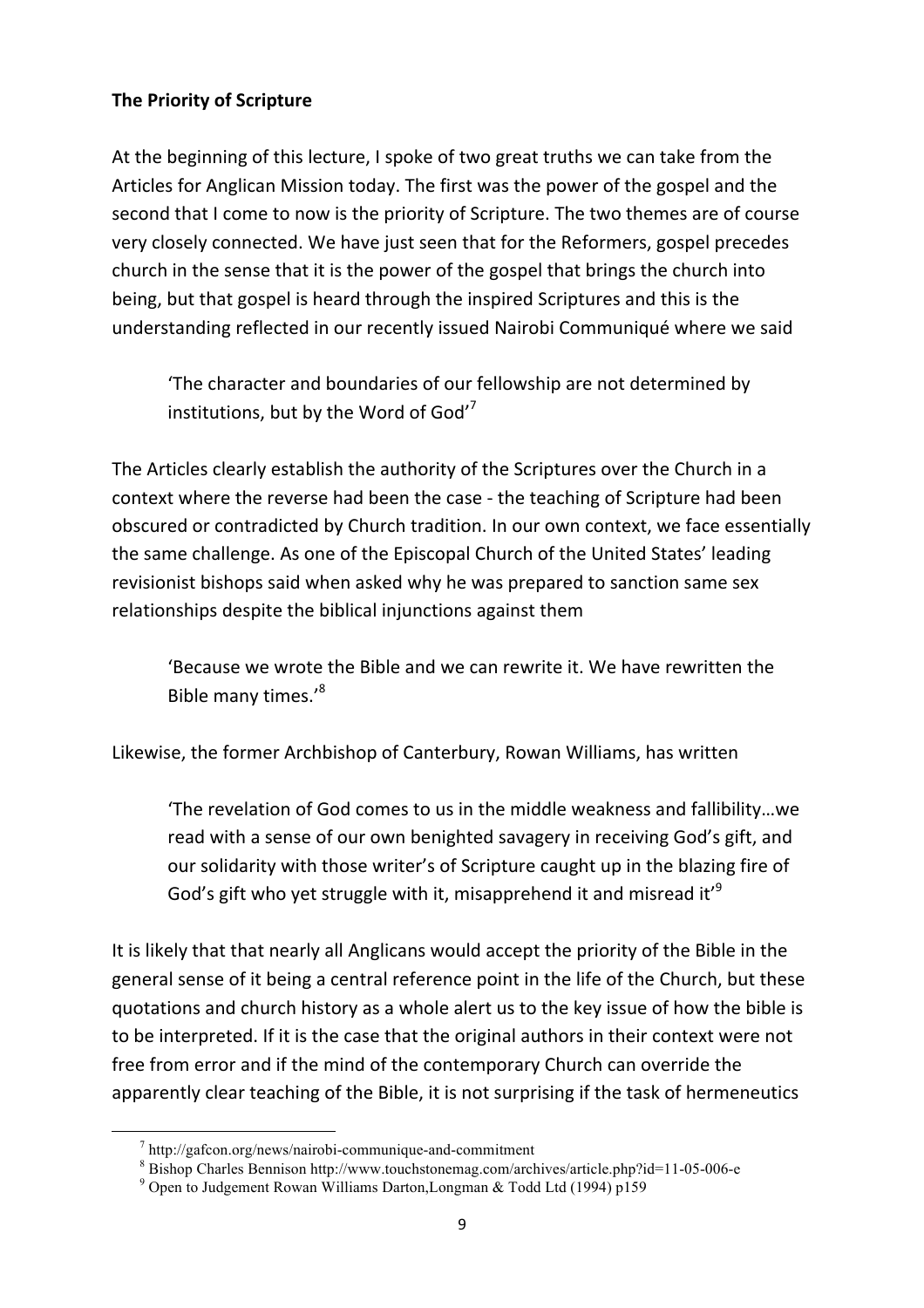comes to be dominated by the contemporary and particular context of the interpreter.

So we may pay lip service to biblical authority, but interpret it in such a way that all we hear is not the Word of God, but the echo of our voices. This was a concern for the Kenyan delegates at the last Anglican Consultative Council in New Zealand, ACC 15. Much was made of the Bible in the Life of the Church project, but the three Kenyan representatives, along with colleagues from the Church of Nigeria, issued a minority report entitled 'What really happened in Auckland NZ at ACC-15 (Oct 28-Nov 7, 2012) which included the following:

While there were many reports and resolutions at ACC-15, we wish to highlight our concerns over the report and the resolution on "The Bible in the Life of the Church" project. There is much to commend in this report on the central role the Holy Scriptures play in the life of Anglicans everywhere. We affirm the need to address the gap between the pulpit and the pew, the scholars and ordinary Anglicans who are seeking to apply the Bible to their daily lives. However, we are seriously concerned that the context in which people interpret the Bible is considered as important as what the Bible actually says.

This is a serious problem for mission. It is a commonplace to say that mission begins with the *missio dei* (God's mission) and that mission is therefore to be sent by God to do God 's work. Mission is in principle not our invention, but if Scripture is at least in part human invention and interpretation is a contextual kaleidoscope, the claim to be doing God's work stands on a rather precarious foundation. If the objectivity of God's word is so uncertain, it is almost inevitable that we look for a sense of objectivity in the church as institution or to the moral consensus of the society in which we are set, and where confidence in Scripture has been lost, those two false objectivities may coincide!

It is here that the Articles can be of great help to us. We shall never of course be free of subjectivity in interpretation, but the Articles give us some basic principles for the faithful interpretation of Scripture which can help us to respect its objectivity and hear it as the Word of God. In brief:

1. Article 20 refers to Scripture as 'God's Word written' and Article 19 looks to the preaching of the 'pure word of God' as a mark of the authentic church. There is no hint that the words of Scripture are anything less than divinely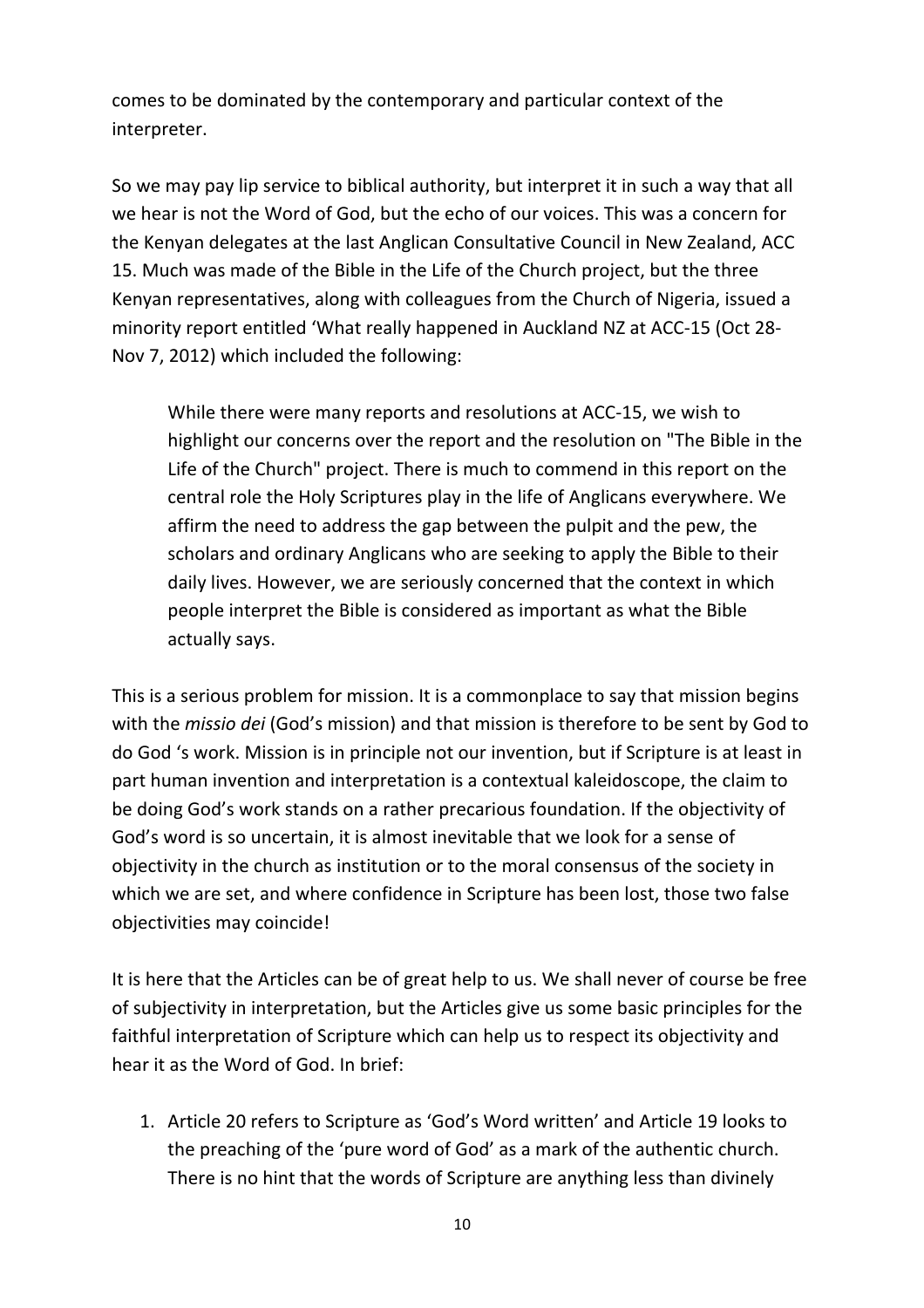inspired and therefore fully authoritative. The Church and General Councils are capable of error, even in matters of faith, according to Articles 19 and 21, but the clear implication is that the Word of God does not err as it is by this standard that they must be judged.

2. The Bible must govern the teaching of the Church and not the other way round. This principle is first set out in Article 6 and expanded upon in Article 20. The church does have authority, but there are limitations: It cannot authorize anything that goes against the teaching of the bible, it cannot interpret one part of Scripture in a way that contradicts other parts and it cannot require anything not found in Scripture as necessary for salvation.

How then in times of division and confusion is the Word of God to be heard? This is not only a question of the health of the Church, but also essential for the integrity of the gospel it proclaims. The Reformers were, we might say, suspicious of the Church, seeing it as a human institution which could all too easily arrogate to itself an authority which belonged only to the Scriptures. Our contemporary problem is a different sort of suspicion, that of the Bible itself in a world which, at least in the West, has been deeply shaped by a naturalistic worldview. It is not really possible to hold both these suspicions together without falling into complete despair about the life of the Church. If you are suspicious about the Bible, you need to be optimistic about the Church, and if you are optimistic about the Bible (as we should be) then you can afford to have a degree of suspicion about the Church, as indeed we see in the Articles.

What we see in the liberal dominated structures of the Anglican Communion is a necessarily resilient optimism about church structures because there really is no alternative once we have given up on the idea that the God speaks clearly through his Word. On the other hand Confessing Anglicans can be more realistic because they do believe that there is firm ground to stand on in God's Word when the institutions of the Church are failing. However, this confidence needs to have some practical expression if it is to be any use in recovering the clear voice of the gospel in Anglican Mission. To be precise, the challenge is how this is to be done without creating an Anglican magisterium.

For Anglicans, a magisterium, a body that has ultimate and decisive teaching authority for the whole Church, is alien for two reasons.

Firstly, it is not consistent with the Anglican polity which was articulated by the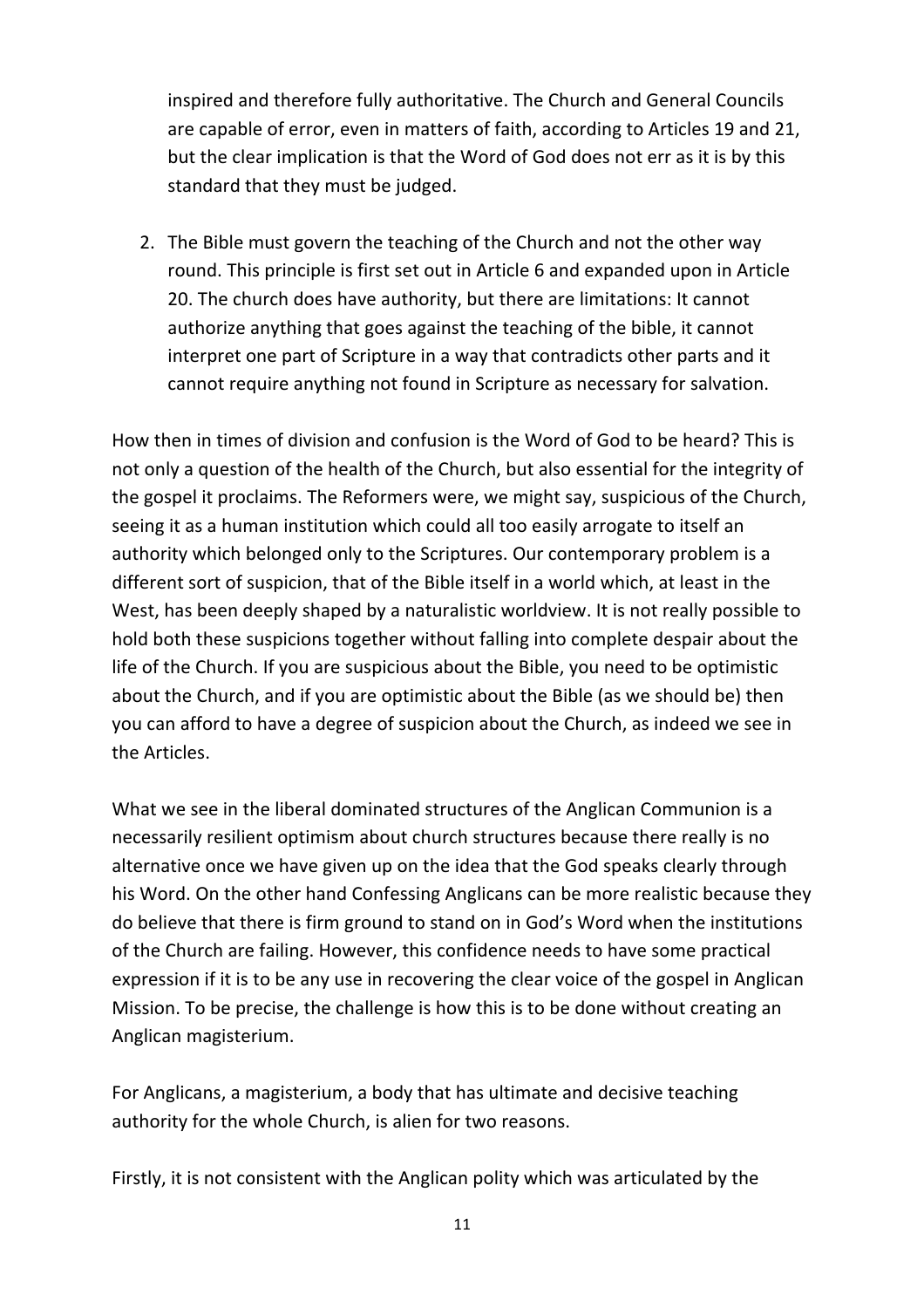Lambeth Conference Constitution Report of 1930 as being more like that of the Eastern Orthodox Churches than that of Rome. Anglican Provinces are independent of each other, but have a family likeness through shared history and  $-$  in theory  $$ shared belief. Belonging comes through mutual recognition, not through compliance with a central authority.

Secondly, ultimate authority belongs to the Word of God, not to any institutional body which, as the Articles note, is always liable to error.

So does this mean that we should give up on any form of Communion governance to safeguard the apostolic integrity of Global Anglicanism? The experience of the attempt to agree an Anglican Covenant based on the Windsor Report and the disarray of the Instruments of Unity might suggests the answer is 'yes', but I believe the Articles do give us the basis of a way forward.

Ashley Null observes that:

<u> 1989 - Johann Barn, mars ann an t-Amhain an t-Amhain an t-Amhain an t-Amhain an t-Amhain an t-Amhain an t-Amh</u>

'Since the essential task of the church is to proclaim the Gospel through Word and Sacrament, in times of religious controversy like the Reformation, being a faithful messenger obviously includes being a reliable determiner of what the Gospel message actually is'

Although, as we have seen, Article 20 puts limits on the authority of the Church, it does give it authority to be 'a witness and a keeper of Holy Writ'. Ashley Null goes on to make the interesting comment that:

'In his private papers, Cranmer compared this responsibility to the executor of an estate who made his judgments based on a carful study of the will's written  $\mu$  instructions<sup>' 10</sup> In other words. Scripture itself gives us the principles for its own interpretation.

So while an Anglican magisterium is out of place, we should not reject the idea of a body with a more circumscribed authority to exercise the ministry of being 'a witness and keeper of Holy Writ' for the Communion as a whole. This is especially necessary now that Article 34 has taken on greater significance with the formation over the centuries of the Anglican Communion as a fellowship of national and regional

<sup>&</sup>lt;sup>10</sup> Sixteenth Century Anglican Ecclesiology. Ashley Null in The Truth Shall Set You Free, ed. Charles Raven, Latimer Trust, 2013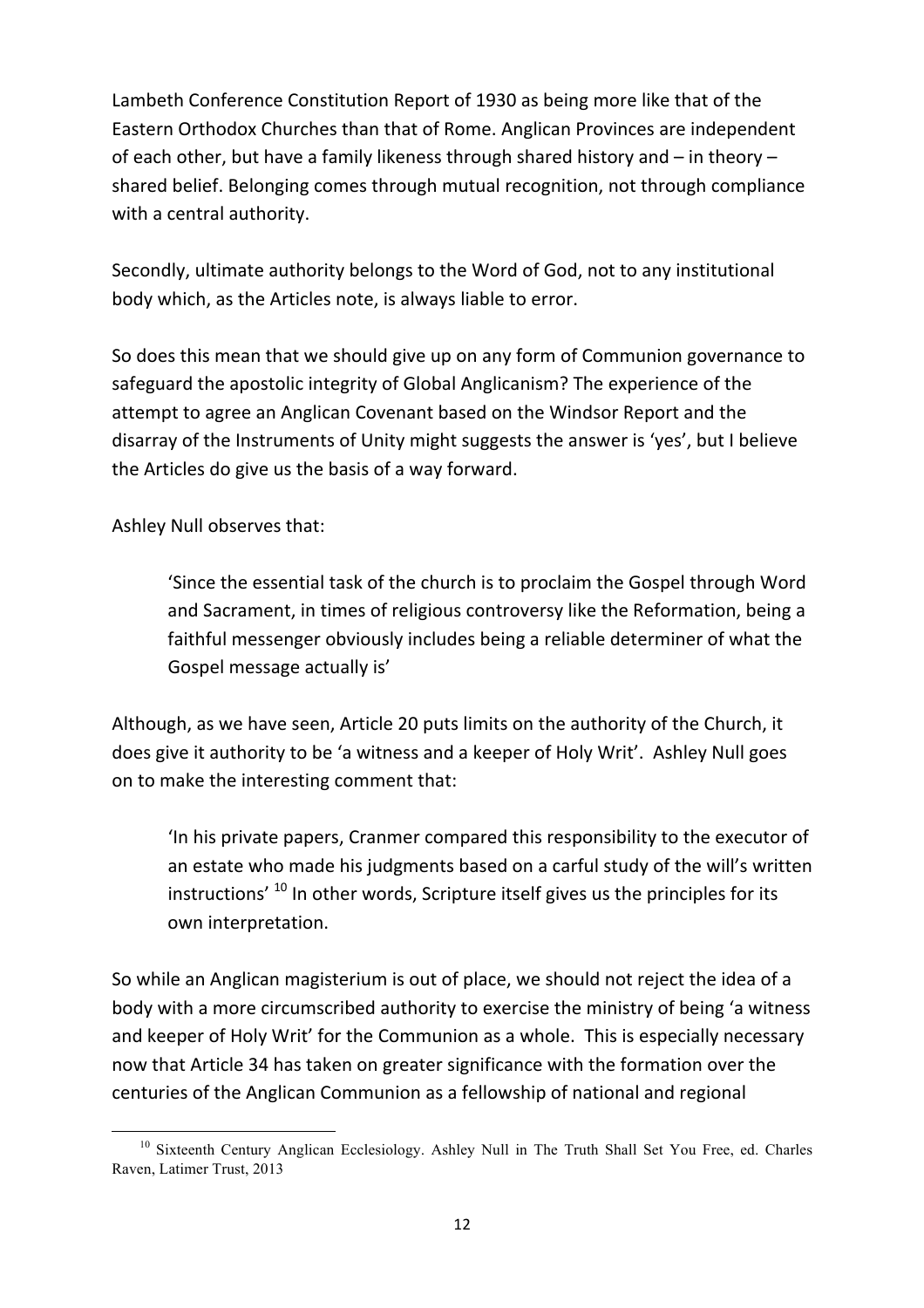Churches. The Article affirms that diversity is legitimate so long as 'nothing be ordained against God's Word' and recognises the authority of national churches in matters of rites and ceremonies. The strength of this understanding for mission is that the unchanging truths of the gospel can be expressed in culturally appropriate forms, but it also carries the risk that the culture may distort the message of the gospel. It is therefore strength for a global communion to have a means by which local adaptations can be tested to ensure that they enhance the communication of the gospel rather than domesticating it to a particular culture.

We may therefore say that the formation of a Primates Council as agreed at the first GAFCON in 2008 and reaffirmed in Nairobi is a step towards Conciliar leadership which could be of great value in sustaining and clarifying global Anglican mission. The Primates Meeting as an Instrument of Communion has since its meeting in Dublin in 2011 abandoned any claim to be more than a forum for debate and I believe that our GAFCON Nairobi communiqué was simply recognizing an emerging reality with the claim that

'We believe we have acted as an important and effective instrument of Communion during a period in which other instruments of Communion have failed both to uphold gospel priorities for the Church and to heal the divisions among us'.<sup>11</sup>

I must conclude. The burden of this lecture has been that the Thirty-nine Articles are indispensible for Anglican mission today because they establish the power of the *gospel* and the priority of Scripture as normative core truths which are essential elements of Anglican identity. Far from being of merely historical interest, they speak very directly to the confusions of our day. In particular they remind us of the essential link between mission and ecclesiology. If the Church is brought into being by the gospel, its life and governance must also be shaped above all else by the gospel. To put it very simply, it makes no sense to claim that we are fulfilling God's mission if we are not submitted to God's Word. And that takes me to my final thought. I began this lecture by noting the apparent oddity of an African Primate in the twenty first century advocating a summary of Christian teaching arising out of sixteenth century England; I want to close by saying that I believe the recovery of the teaching of the Thirty-nine Articles is actually critical for the future of the Anglican Churches in Africa.

<sup>11</sup> See http://gafcon.org/news/nairobi-communique-and-commitment